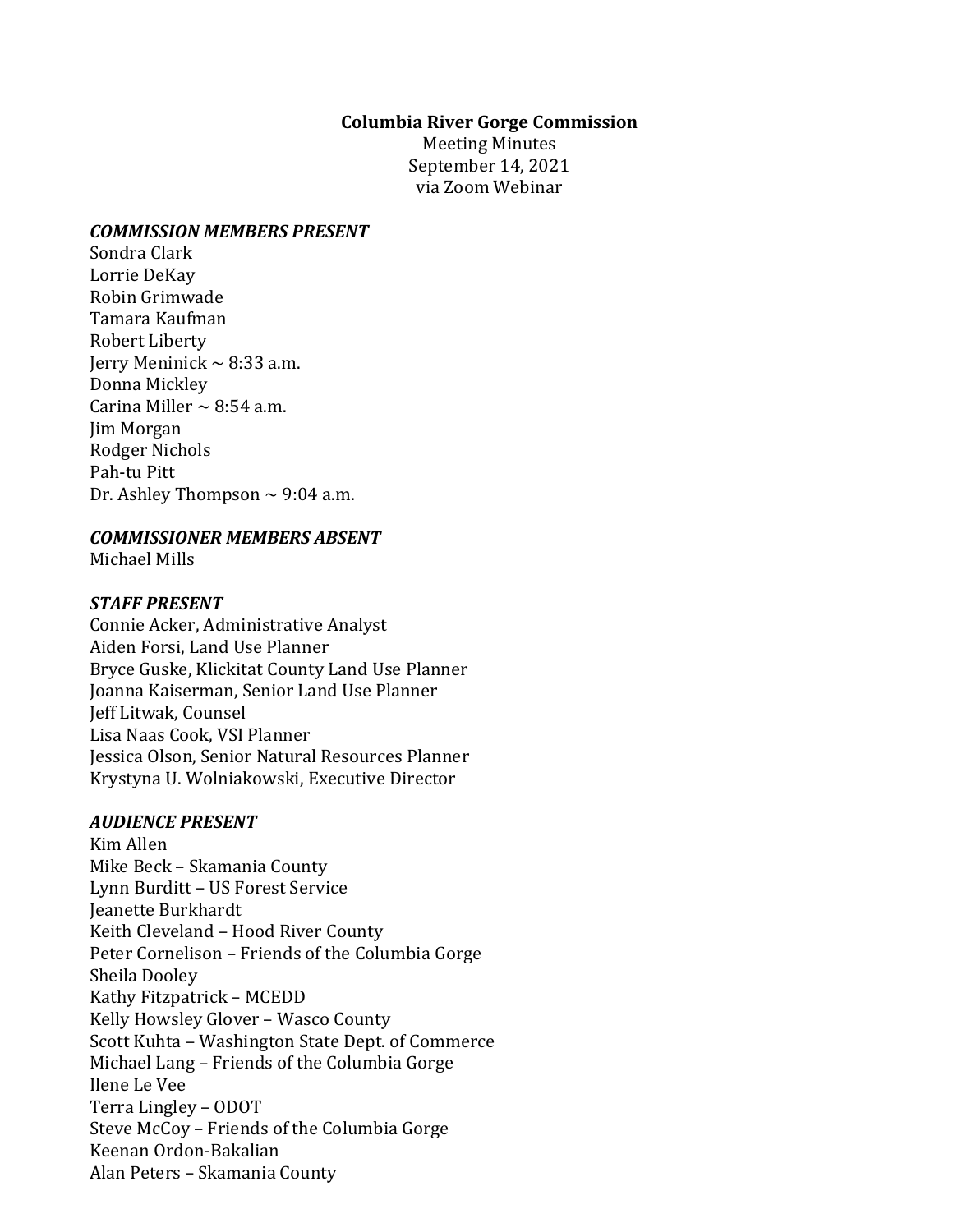Mary Repar B Rogers Michael Sallis – Clark County Community Development Derek Scheurer – Skamania County Elizabeth Smith Elie Steinberg Tyler Stone – Wasco County Janet Wainwright Troy Watlamet Armando Zelada

Others were present during the meeting.

**Call to Order and Roll** (8:30 a.m.) Chair Liberty called the meeting to order and Connie Acker called roll.

**Approval of August 10, 2021, Commission Meeting Minutes** (8:31 a.m.) Commissioner Nichols moved to adopt the August 10, 2021, Minutes and Commissioner DeKay seconded. The August 10, 2021, Minutes were approved by unanimous voice vote.

**Land Acknowledgment** (8:32 a.m.) The Land Acknowledgment was read by Chair Liberty.

**Opportunity for Treaty Tribe Nations to Address Commission** (8:35 a.m.) As part of the Government-to-Government consultation process, the Commission welcomes input from Treaty Tribe Nations on any issue on the agenda and any other matters. The Treaty Tribe Nations did not offer testimony.

**Opportunity for Public Comment:** (8:35 a.m.) The following provided public comment to the Commission on items not listed on the agenda:

- **Mary Repar**
	- o Stevenson Grange #121 invites all planners and interested parties to the September 28th program "How to live sustainably: An Overview of The Doughnut Economic Theory," presented by Kyle Diesner, the Climate Action Program Coordinator for the City of Portland Bureau of Planning and Sustainability. Diesner will give an overview of economist Kate Raworth's 2017 book, "Doughnut Economics: 7 Ways to Think Like a 21st Century Economist". The September 28th program begins at 6:30 p.m. (Attachment A)
	- o Voiced concern about a logging operation at Sweeney's Corners in Skamania County.

**Forsi:** There is an approved Forest Practices application associated with the logging operation at Sweeney's Corners.

**Executive Director's Report:** (8:39 a.m.) Krystyna U. Wolniakowski, Executive Director, and staff provided updates on:

- **Climate Change Action Plan** Jessica Olson, Senior Natural Resources Planner, reported:
	- o We are preparing for a climate change webinar later this month. It will be an evening public meeting on September 29th from 6:00 to 8:00 p.m. focused on forests in the gorge. The audio will be posted on the website for those who are unable to attend.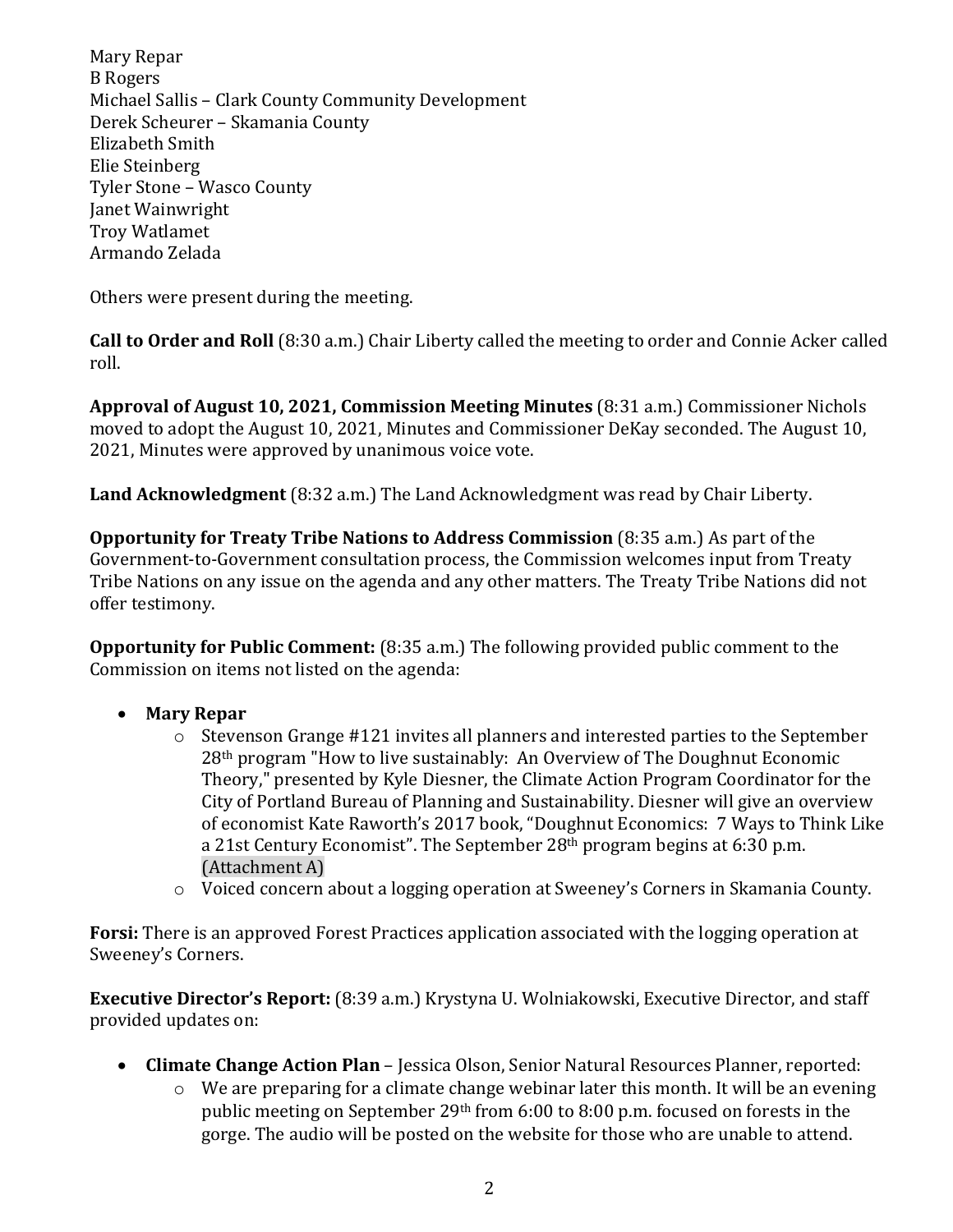- o This event is in part a response to the Commission's feedback on the initial vulnerability snapshots. Many Commissioners encouraged staff to look at forests beyond old-growth and forestry uses, more comprehensively as an ecological system to be addressed in the Plan.
- o We are finalizing speakers for the webinar now and will send final materials about one week prior to the meeting. The meeting will focus on forest resilience – both in terms of ecological resilience to drought, fire, and pests that are resulting from climate change, and also in terms of community resilience and preparedness.
- o There is a lot of interest from partners and residents 50 people registered.
- o Commissioners are welcome to attend in listening mode.
- We discussed the CCAP with the IRT earlier this month and got some wonderful feedback from the recreation managers who make up that group.
- Preparing for the October Commission meeting.
- Thank you to Commissioner Pitt for sharing information about an upcoming webinar hosted by the Northwest Climate Adaptation Center in October about stream drying in the Northwest. Appreciate opportunities to learn from others who are taking on issues like this one, water quantity, quality, and streams, that are important to the Commission and our climate work.
- **Diversity, Equity, and Inclusion Initiative** Joanna Kaiserman, Senior Land Use Planner, reported:
	- o Making progress on partnership with the Next Door for community outreach support. The Next Door will be organizing and facilitating two Listening Sessions with members of the Gorge Community to better understand their values, interests, and needs. The Next Door will provide the Commission with a summary and analysis of those sessions. Staff anticipates that the key themes from these discussions will help to inform the development of a Diversity, Equity, and Inclusion (DEI) Plan for the Commission and help the Commission to communicate more effectively with all communities in the Gorge, especially those we have had little or no interaction with before. Also still working with extern Tina Patterson as she develops a crosswalk document applying the 12 DEI Components of the Meyer Memorial Trust DEI Assessment to each of the Commission Workplan Priorities. Staff is reviewing a draft of the report now.
- **Vital Sign Indicators Initiative** Lisa Naas Cook, VSI Planner, shared an update on the VSI program since the August Commission Meeting:
	- o **Natural Resources and Climate Change**: Conducted several meetings to gather input from partners on existing monitoring programs and available datasets:<br>**Streams and Riparian Areas Vital Sign**: Met with John Palmer a
		- **Streams and Riparian Areas Vital Sign**: Met with John Palmer at EPA (lead on Columbia River Cold Water Refuges Plan) to discuss monitoring goals for the primary CWR tributaries included in this plan which informed the stream buffer policy change included in the revised Management Plan. Staff have been compiling information on past and current temperature and flow monitoring locations and will be following up with EPA, WA Department of Ecology, OR Department of Environmental Quality, and others to explore how we might leverage resources to monitor the ten tributaries within the NSA included in the CWR plan.
		- **Oak Woodlands Vital Sign**: Met with East Cascades Oak Partnership to discuss how an oak condition rapid assessment tool they are developing might be useful for us to start building an oak condition dataset for VSI. Will be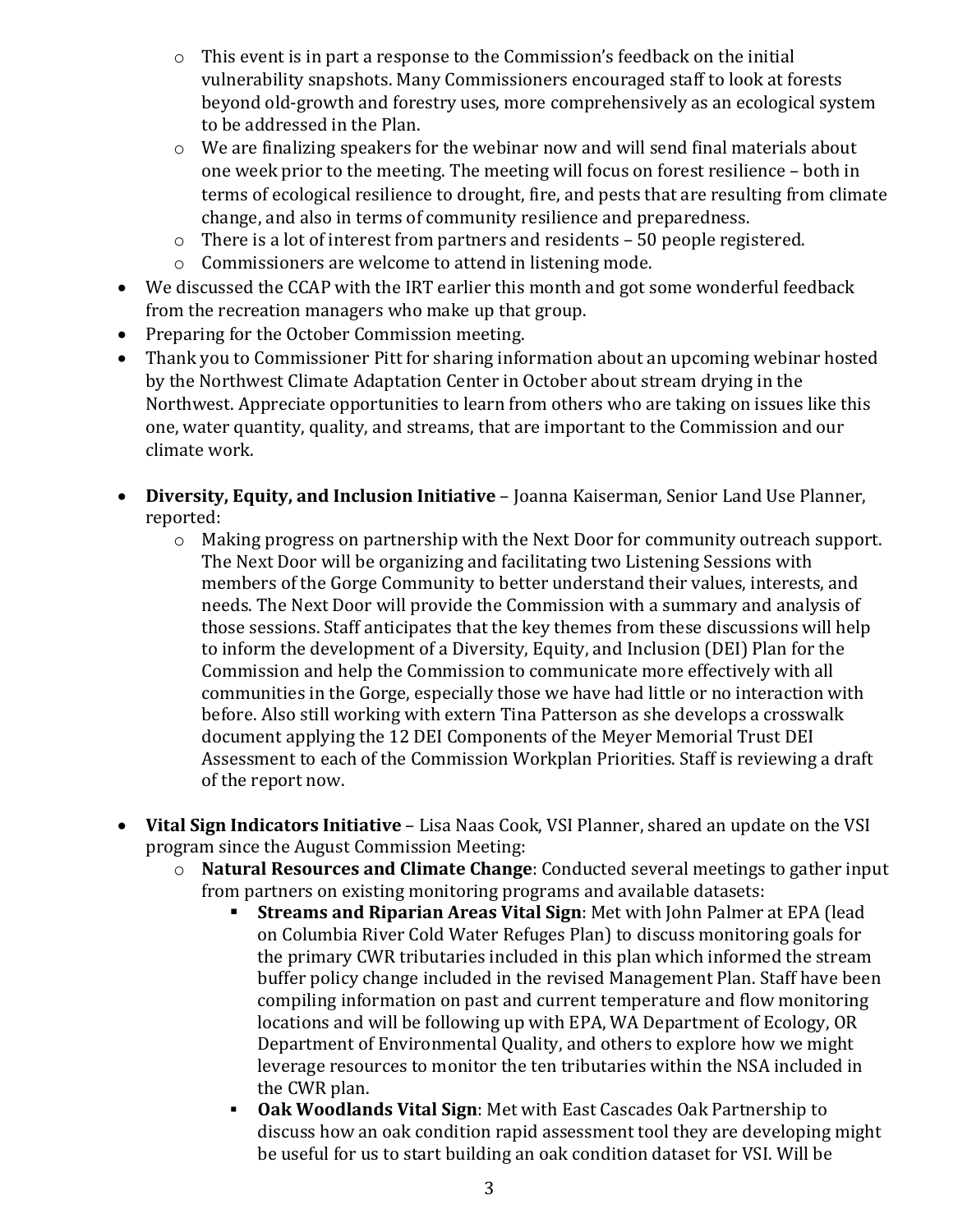coordinating with ECOP this fall on a grant proposal that could help support this work, along with developing Best Management Practices for landowners in oak systems.

- o **Recreation:** Working closely with USFS staff to refine a list of potential indicators and datasets to share with recreation partners for feedback as part of a VSI discussion at the next Interagency Recreation Team meeting in early October.
- o **Scenic:** Continuing to work on scenic indicators. Will be prioritizing work on other topics first in the next few months based on USFS staff availability. Morai Helfen, USFS Landscape Architect, is on a detail this fall.
- o **Economic Vitality:** Following the first VSI Economic Vitality Indicators Work Group session in early August, staff are coordinating individual meetings with some work group members to follow-up on priority VSI topics.
- o **Next steps:**
	- Coordinate a joint USFS/CRGC staff work session to discuss management questions and Vital Sign topics for cultural resources in early October. Will provide a brief update as part of the Executive Director's report at an upcoming Commission meeting.
	- **Provide a brief VSI Economic Vitality update as part of the October Executive** Director's report.
- **Access Database Replacement Project** Krystyna U. Wolniakowski, Executive Director, reported that the project is progressing. With assistance from the WA OCIO, staff completed the Technology Budget, and it was approved by OFM and OCIO. This approval releases the first gate's funding for the first six months of the project. The funding is allocated 85% at approval with a 15% holdback until the first gate's deliverables are met. This first gate funding will allow the agency to hire a project manager, who will provide a current workflow analysis and determine options for the information technology system design platform. Staff continue to coordinate all information with Oregon EIS. Mike Schrankel has taken a leadership role as assistant project manager and will gradually take on more responsibility as the project continues. A more extensive report will be provided in two to three months after the project manager is hired.

**Acker:** Working on the solicitation and contract documents, which are quite extensive. Projected to post those to WEBS in the next two weeks. Mike Schrankel and I have completed numerous courses in purchasing and procurement and contract management required by WA OCIO. **Morgan:** Asked whether the new database will enable better service to counties and public. **Wolniakowski:** The current database requires manual entry and information is very difficult to obtain and then communicate. Ultimately the goal is to better serve stakeholders by being able to provide more accurate information without extensive staff time to gather the information. The database will be cloud based, searchable, and will also have a GIS component. The public and counties will have better online access to information. It might be helpful for next month's meeting to provide a summary that outlines the goals of the project.

**Nichols:** The program will also allow much greater ease in producing public records requests.

• **Annual Risk Register** – Krystyna U. Wolniakowski/Aiden Forsi, Risk Manager, reported on the background of the Commission's Enterprise Risk Management Program and the updates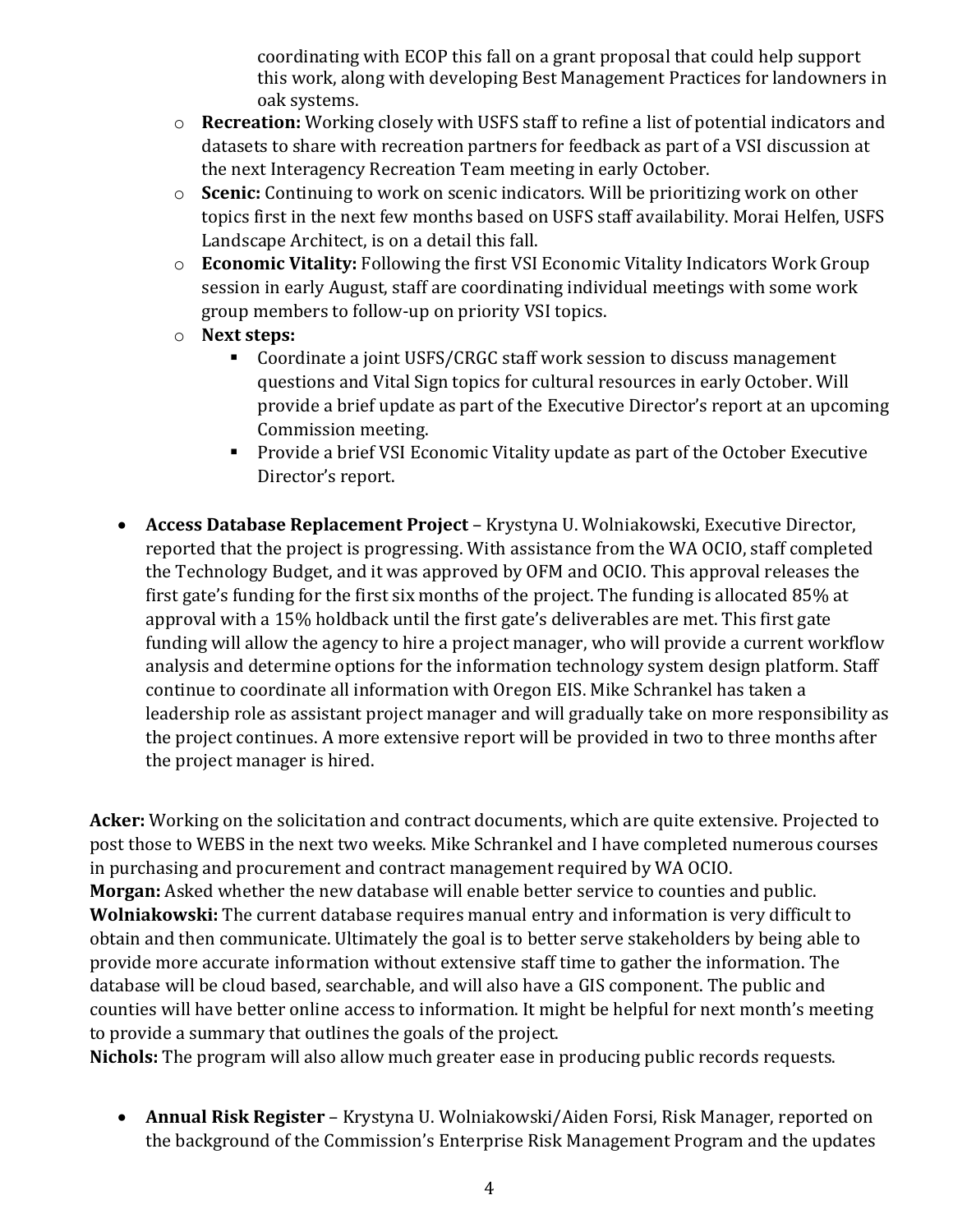made this year. The updated Risk Register and an updated ERM Policy were submitted to the Washington Office of Risk Management on September 1, 2021. (Attachments B and C)

**Grimwade:** Commented that the transitional risks and physical risks associated with climate change should be included more explicitly in the risk register.

**Forsi:** Responded that climate change is incorporated in the background of several risks but that he would review and include more explicit climate change risks.

**Grimwade:** Stated that staff should develop a "risk appetite statement" for the Commission to review and approve.

**Liberty:** Commented that staff should evaluate the risks associated with wildfire and other natural hazards as well.

- **Fall Meeting Topics and Roadmap/Timeline Adjustments** Krystyna U. Wolniakowski previewed fall meeting topics:
	- o Climate Change Action Plan and Natural Resources Indicators.
	- o Cultural, Economic, and Scenic Draft Indicators on 2022 timeline.
	- o October MCCED presentation and OR and WA Investment Boards Economic Development Plans.
	- o Progress report on Economic Vital Signs.
	- o Update of draft MOUs. Meeting with planning directors scheduled for next week.
	- o Progress report and work session on Climate Action Plan
	- o November Appeal Hearing
	- o December Draft Natural Resources and Climate Indicators

**Liberty:** The roadmap lists identification of issues and topics as a prologue to the discussion in December about the workplan for 2022. Suggested staff allow an appropriate amount of time in November and December for discussion.

**Treaty Tribe Word of the Day** (9:17 a.m.) Commissioner Carina Miller shared the Confederated Tribes of the Warm Springs word of the day, which is *tiyam*, which means Fall. Fall turns the vine maple beautiful in flaming color.

**Action Item\*: Draft Klickitat County Ordinance:** (9:20 a.m.) Joanna Kaiserman, Senior Land Use Planner, presented the draft Land Use Ordinance for Klickitat County and requested action from the Commission to begin the rulemaking process. (Attachments D and E)

Schrankel shared a Klickitat County Land Use Designations map. (Attachment F)

Today is the first step in the adoption of a draft revised land use ordinance that incorporates revisions to the Management Plan. Staff developed this draft rule, and the Commission now must decide whether it is ready for public notice and comment.

Staff apologized that the draft rule sent out to Commissioners for review did not include the redline edits, so what Commissioners received was a clean version of the draft. If the Commission agrees today that the revised ordinance is ready and authorizes staff to start the rulemaking process, then staff will prepare the forms necessary to publish in the Oregon Bulletin and the Washington State Register.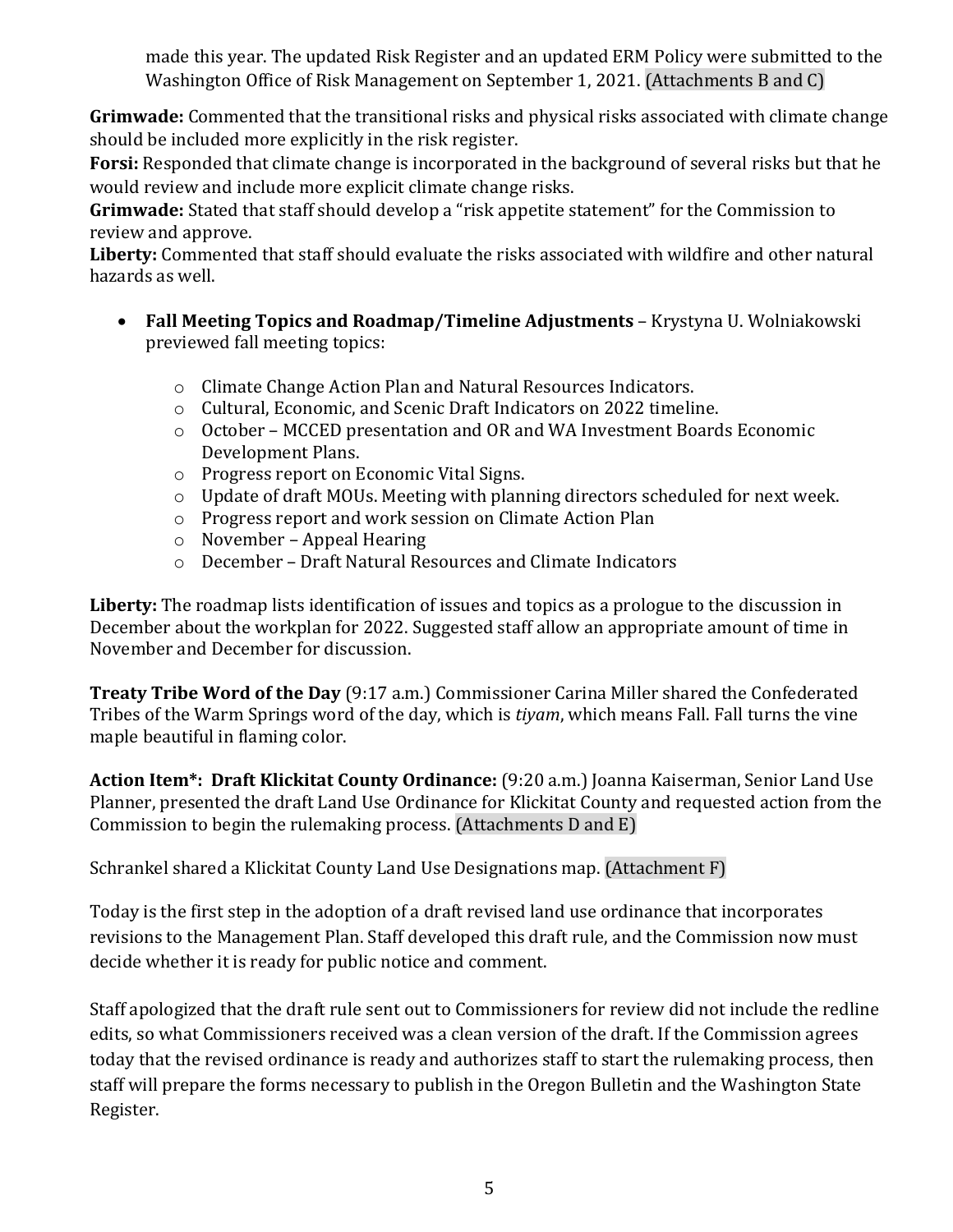**Liberty:** For those in attendance, there are substantive requirements that were changed in the Management Plan that are already reflected in the draft ordinance. Staff highlighted things that were not in the Management Plan that are clarifications for consistency. We do not want to give the impression that the Commission is not implementing the substantive requirements. **Kaiserman:** All of the revisions made in the Management Plan are reflected now in the ordinance. Staff just did not reflect those as redline edits to the ordinance.

In the staff report, changes are grouped in the ordinance into two tables: the first being changes to the development review process relative to the development review process in the current land use ordinance. The second group of changes are what staff considers clarifications to the Management Plan language. Many of the changes are simply typos – things missed in the Management Plan. Others are edits to make text consistent throughout the ordinance so there is no question that staff intend the same meaning in different provisions. Others are clarifications of guidelines that staff or counties have identified as having more than one possible meaning.

If the Commission agrees the ordinance is ready, staff will prepare the required notices so that the Commission may hold a hearing to adopt the final land use ordinance at the December 14th Commission meeting. Staff expects that there will be a few more changes as the rulemaking notices are prepared and might recommend changes after the draft is published with the states – things that staff continue to find and things that are learned from public comments. Those will be included in the staff report for the final adoption hearing in December.

# **Commissioner Comments and Questions:**

**Meninick:** Have had the opportunity to read many development review reports and county government reports. One thing that is consistent with the reports is that the states and feds have hired what they perceive to be "cultural resource experts". These experts have generated reports that describe the practice of gathering as being in the past but not done today. Want to inform the Commission that our people continue to gather. Our people have challenged the access to resources and have won, but local governments, counties and metropolitan areas will side 100% with individual landowners. It is very uncomfortable to approach the multi-levels of authority just to be able to gather what is natural and God given. Suggest that the wording be very carefully scrutinized regarding cultural resources so that it is not something that can be challenged. Thanked the Commission for its effort and offered support for any changes or suggestions making development reviews more concise.

In the Columbia Gorge, there are public domain allotments - the Vancouver allotments, The Dalles allotments, and the Walla Walla allotments. These allotments are assigned to the Corps of Engineers and the Department of Interior. Yakama still maintains ownership of these properties.

**Kaufman:** Thanked staff for work on the land use ordinance and thanked Commissioner Meninick for the reminder.

**Liberty:** The staff report noted that adjustments were made to minimum parcel and lot size guidelines in rural land use designation. The minimum size parcels within the rural center for residential use is one acre. Was the one acre added or preexisting? One acre is little bigger than the minimum lot size in some cities. How was that determined to be rural? Is that consistent with policy on the south side of the river?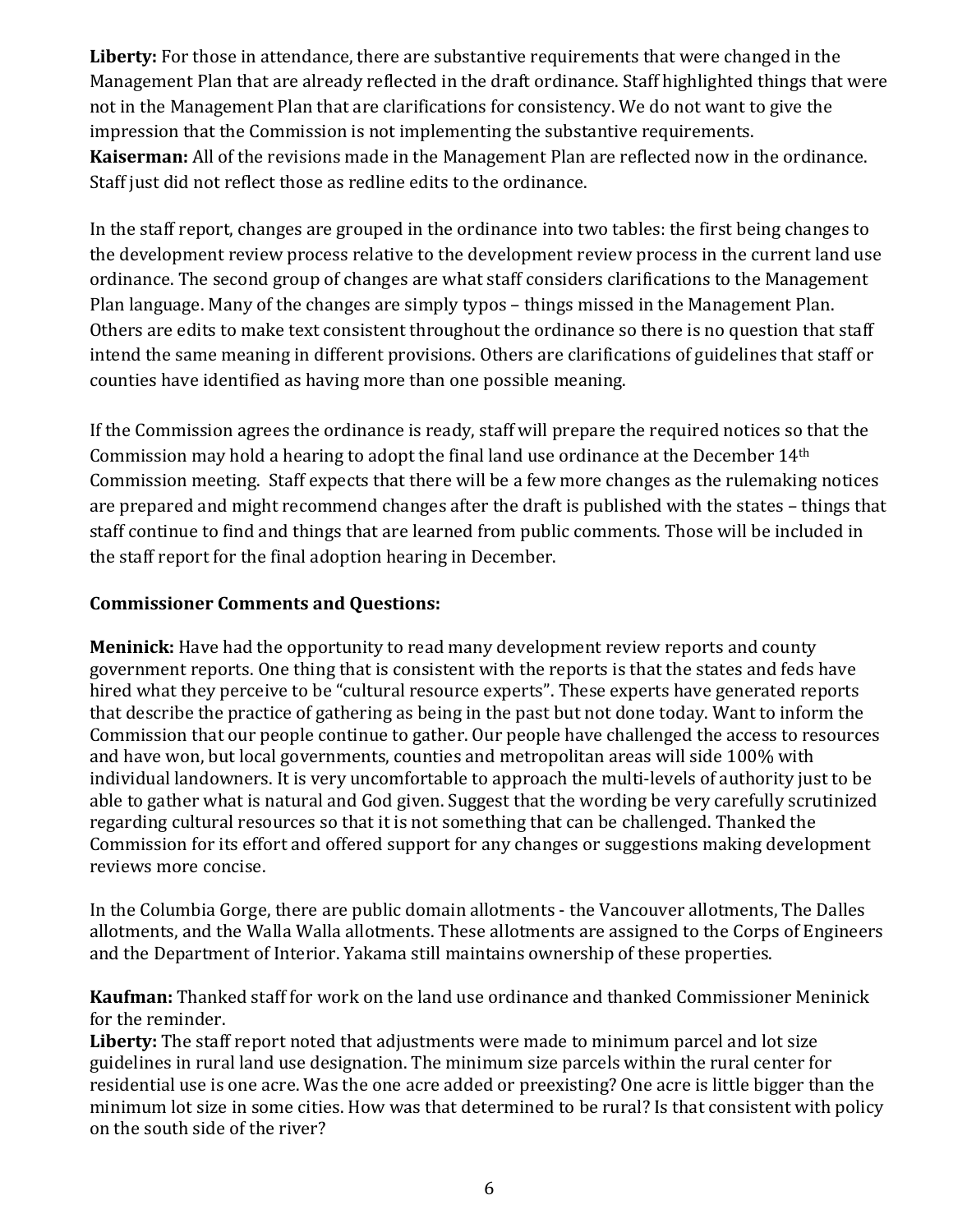**Litwak:** The one acre is legacy from the original Management Plan. Staff did not review all the minimum parcel sizes as a matter of policy in Plan update. That is the minimum parcel size in the rural center. A change would require an amendment to the Management Plan. **Liberty:** Would like to flag this as an issue for analysis in the future because the one-acre densification in my opinion is at urban level. The implication for some of the rural centers and high fire risk areas or the impact on natural resources is pretty significant.

**Public Comment on Draft Klickitat County Ordinance:** (9:41 a.m.) The following provided public comment to the Commission on the Draft Klickitat County Ordinance:

• **Mary Repar –** Asked when Klickitat County would be required to be part of the National Scenic Area and stop receiving special treatment.

**Wolniakowski:** Klickitat County is part of the National Scenic Area but did not choose to adopt the ordinance to implement the National Scenic Area Act and Management Plan. Because the county made that choice, the work then falls to the Gorge Commission to adopt and implement the ordinance.

**Liberty:** Additional funding was provided by the State of Washington to handle aspects of administration for Klickitat County.

**Wolniakowski:** Every other National Scenic Area County has planners that specialize in the National Scenic Area. The Commission did receive additional funding during the last legislative session to have a Klickitat County Planner dedicated to this work.

**Kaufman:** It is the Commission's responsibility to make sure that all of the areas within the National Scenic Area are covered by land use ordinance. This ordinance is for Klickitat County because it is the one county at this point that does not do that work. If any other county chose not to implement land use ordinance, the responsibility to perform that work falls to the Commission.

**Liberty:** Assume that the clarifications and improvements in the Klickitat County ordinance have been shared with the other counties.

**Wolniakowski:** Staff have been working with the county planning directors and planners in each of the counties to help clarify some of the issues that have emerged from the updated Management Plan.

- **Michael Lang, Friends of the Columbia Gorge**
	- o Friends will be submitting detailed comments during the public comment period on the draft ordinance.
	- o One acre minimum lot size was based on existing land use patterns prior to the development of the Management Plan. There are R1 zones in the National Scenic Area, for better or worse.
- **Ilene Le Vee** Urged the Commission to be very particular about the choice of words within the draft ordinance using present tense and an active voice.

**Pitt:** Glad for the robust opportunity for comment. Asked for clarification on implementation of:

(A)The ED shall make a final decision on whether the proposed use would be consistent with 350-082-0640. If the final decision contradicts the comments submitted by the State Historic Preservation Officer or a tribal government, the ED shall justify how an opposing conclusion was reached.

**Litwak:** There are four places in the draft ordinance with a similar title. The changes were made in two or three places, but staff noticed that there needs to be a change to one more. The Management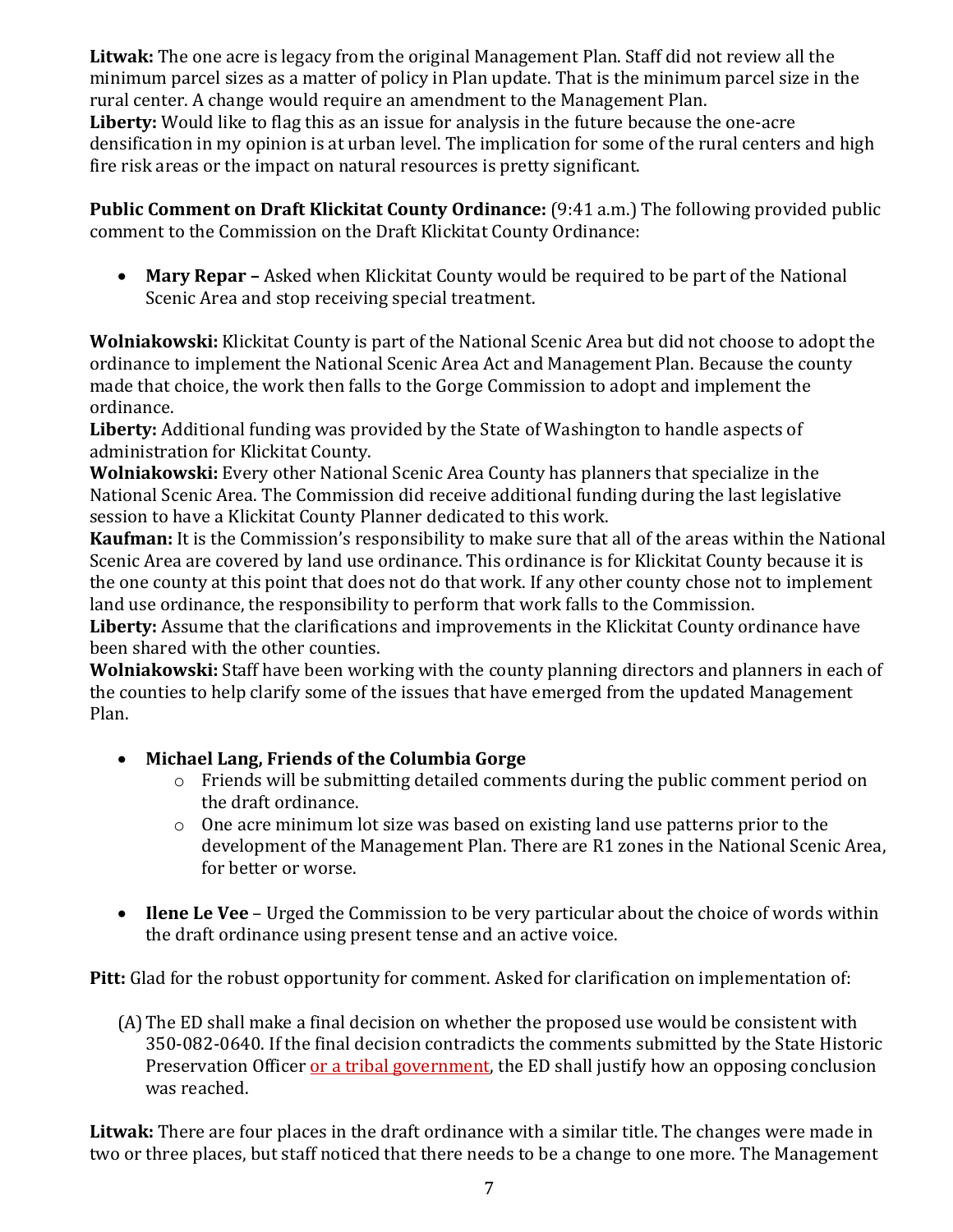Plan left out the phrase "or a tribal government". The Executive Director, using just the language of the Management Plan, would be obligated to only consider whether her decision contradicts with the decision of the State Historic Preservation Officer. This is not our practice and that is not what was intended, so we added in the words "or a tribal government". The Executive Director must justify how she would reach an opposing conclusion. There is a presumption that comments submitted by SHPO or tribal governments are to be observed unless the Executive Director can justify otherwise.

**Pitt:** Explanation totally clears up the ambiguity.

**Liberty:** There has never been a time when tribal government comments were not respected? **Litwak:** Unaware of any decision that Commission staff has made where a tribal government comment was received and the Executive Director decided not to follow that.

**Motion –** Commissioner Nichols moved to *Approve the Draft Klickitat County Land Use Ordinance and begin the rulemaking process.* Commissioner Grimwade seconded the motion.

|                 | <b>Yes</b>              | N <sub>o</sub> | <b>Abstain</b> |
|-----------------|-------------------------|----------------|----------------|
| <b>Clark</b>    | $\times$                |                |                |
| <b>DeKay</b>    | $\times$                |                |                |
| Grimwade        | $\times$                |                |                |
| <b>Kaufman</b>  | $\times$                |                |                |
| <b>Meninick</b> | $\times$                |                |                |
| <b>Miller</b>   | $\overline{\mathsf{x}}$ |                |                |
| <b>Mills</b>    |                         |                |                |
| <b>Morgan</b>   | $\times$                |                |                |
| <b>Nichols</b>  | $\overline{\chi}$       |                |                |
| <b>Pitt</b>     | $\times$                |                |                |
| <b>Thompson</b> | $\times$                |                |                |
| <b>Liberty</b>  | $\times$                |                |                |
| <b>Total</b>    | 11                      |                |                |

**Roll Call for Vote on Motion:**

BREAK – 10:02 a.m. – 10:17 a.m.

**U.S. Forest Service NSA Manager's Report:** (10:17 a.m.) Forest Service National Scenic Area Manager Donna Mickley provided an update on fires, and Casey Gatz provided an update on Forest Service activities in the National Scenic Area (Attachment G):

# • **Field Ranger Program**

- o Established to better connect visitors with the forest.
- $\circ$  The Scene Monthly publication during summer and bi-monthly publication during off season. The Scene may be accessed on the Forest Service website at <https://www.fs.usda.gov/detail/crgnsa/learning/?cid=fseprd629401>
- o Pacific Northwest Virtual Ranger Program video series <https://vimeo.com/showcase/8251256/video/524010349>
- **Larch Mountain Trail** The trail is sliding away from Larch Mountain. Will be installing micro tiles in the trail for emergency stabilization towards the end of September for a few weeks. May be short, temporary trail closures while work progresses. More extensive trail stabilization may be conducted in the coming years.
- Multnomah Falls permitting ends September 19th.